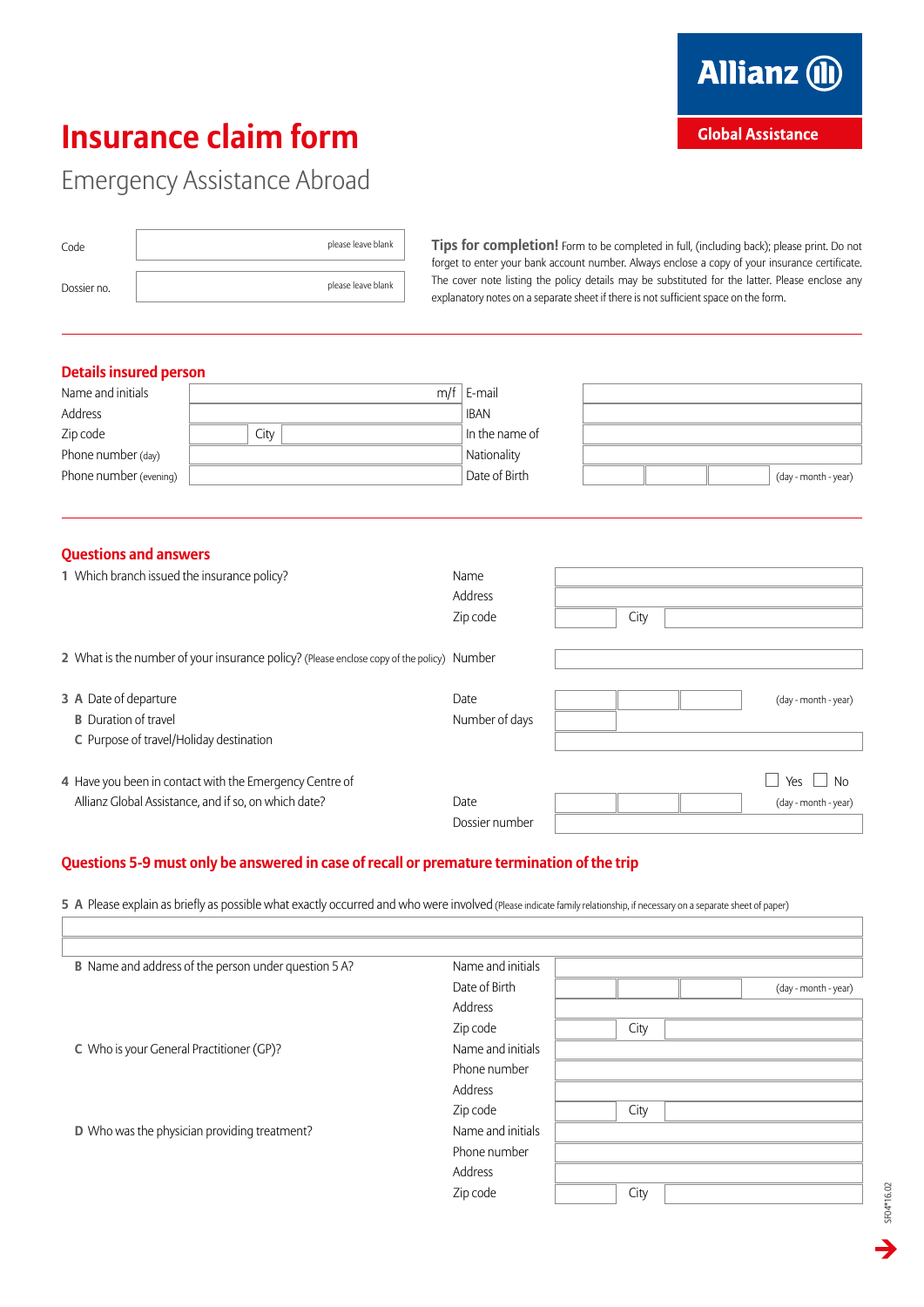| 6 A What was the state of health of the person for whom you returned                                                                                                 |                   |   |        |                             |
|----------------------------------------------------------------------------------------------------------------------------------------------------------------------|-------------------|---|--------|-----------------------------|
| at the start of the trip?                                                                                                                                            |                   |   |        |                             |
| B Was this person already having medical treatment upon commencement of your trip?                                                                                   |                   |   |        | Yes<br><b>No</b>            |
| If yes, how long for and in relation to what?                                                                                                                        |                   |   |        |                             |
|                                                                                                                                                                      |                   |   |        |                             |
| C If illness was the reason for your premature return, we would like to know what the illness in question was.                                                       |                   |   |        |                             |
|                                                                                                                                                                      |                   |   |        |                             |
| 7 Which means of transport were used for the outward journey?                                                                                                        |                   |   |        |                             |
|                                                                                                                                                                      |                   |   |        |                             |
| 8 A Have you already submitted a request for reimbursement of unused                                                                                                 |                   |   |        | Yes<br>No.                  |
| or partially used tickets for the return journey?                                                                                                                    |                   |   |        |                             |
| <b>B</b> What is the amount of the sum reimbursed?                                                                                                                   | Amount            | € |        |                             |
|                                                                                                                                                                      |                   |   |        |                             |
| 9 What additional costs did you incur in relation to the return journey?                                                                                             |                   |   |        |                             |
| (Please enclose original invoices and tickets)                                                                                                                       |                   |   |        |                             |
| Description                                                                                                                                                          |                   | € | Amount | Paid                        |
|                                                                                                                                                                      |                   |   |        | Yes<br>No                   |
|                                                                                                                                                                      |                   |   |        | Yes<br>No                   |
| Questions 10-12 to be answered only in case of a longer trip                                                                                                         |                   |   |        |                             |
| 10 A What event do you base this claim on? (Please enclose statement by physician if necessary)                                                                      |                   |   |        |                             |
| B Name and address of the person under question 10 A?                                                                                                                |                   |   |        |                             |
| C Please explain as briefly as possible what exactly occurred and who were involved (Please indicate family relationship, if necessary on a separate sheet of paper) |                   |   |        |                             |
|                                                                                                                                                                      |                   |   |        |                             |
|                                                                                                                                                                      |                   |   |        |                             |
| 11 A How many days have you had to spend longer abroad (on the advice of your doctor) after expiry of the insurance period?                                          |                   |   |        |                             |
| (Please enclose statement by physician)                                                                                                                              |                   |   |        | (Number of additional days) |
| <b>B</b> Name and address of the physician or specialist providing                                                                                                   | Name and initials |   |        |                             |
| treatment abroad                                                                                                                                                     | Address           |   |        |                             |
|                                                                                                                                                                      | Zip code          |   | City   |                             |
|                                                                                                                                                                      | Country           |   |        |                             |
|                                                                                                                                                                      |                   |   |        |                             |
| 12 What costs were incurred? (Please enclose original invoices)                                                                                                      |                   | € | Amount | Paid                        |
| Description                                                                                                                                                          |                   |   |        | Yes<br>No                   |
|                                                                                                                                                                      |                   |   |        | Yes<br>No                   |
|                                                                                                                                                                      |                   |   |        |                             |
| Question 13 to be answered only in case of loss or damages incurred                                                                                                  |                   |   |        |                             |
|                                                                                                                                                                      |                   |   |        |                             |
| 13 A What event caused your return to be urgently required?                                                                                                          |                   |   |        |                             |
|                                                                                                                                                                      |                   |   |        |                             |
| B Why was your presence necessary? (Please enclose statement by fire brigade or other organisation)                                                                  |                   |   |        |                             |
| Question 14 to be answered only in case of avalanches, landslides, floods and strikes of transport companies                                                         |                   |   |        |                             |
|                                                                                                                                                                      |                   |   |        |                             |
|                                                                                                                                                                      |                   |   |        |                             |
| 14 A What is the reason for the additional costs incurred?                                                                                                           |                   |   |        |                             |
|                                                                                                                                                                      |                   |   |        |                             |
| B On what date was it possible for you to leave again?                                                                                                               | Date              |   |        | (day - month - year)        |
| (Please enclose statement by the local police, municipality or transport companies)<br>C On what date would you have left originally?                                |                   |   |        |                             |

What is the amount of the additional travel and/or accommodation costs?

| y - month - year) |  |
|-------------------|--|
|                   |  |

| <b>Description</b> | $\overline{\phantom{0}}$<br>J | Amount | Paid             |
|--------------------|-------------------------------|--------|------------------|
|                    |                               |        | Yes<br><b>No</b> |
|                    |                               |        | Yes<br>No        |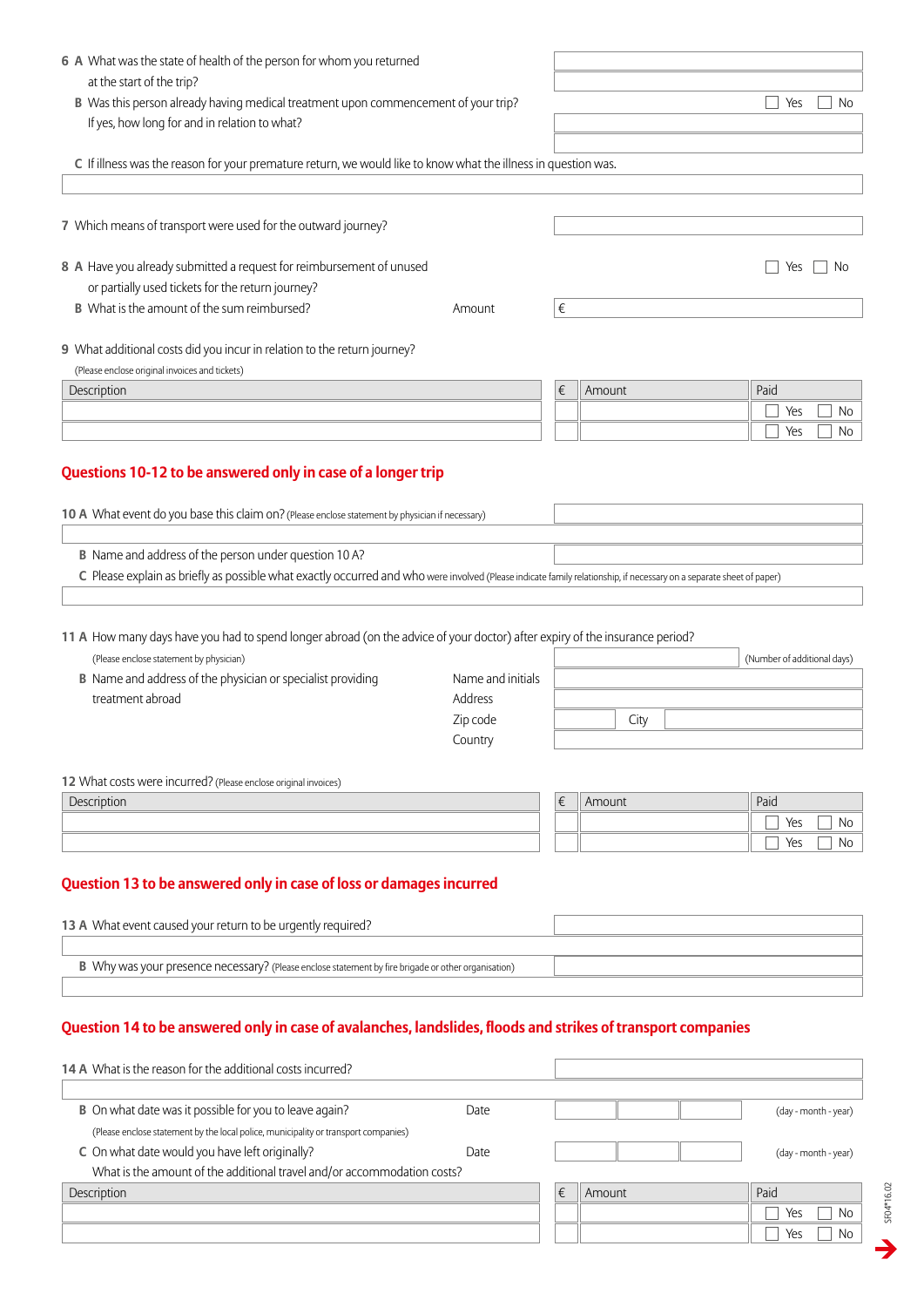# **Question 15 to be answered only in case the driver was unable to drive the vehicle**

| 15 A What injury or illness prevented the continuation of the journey |        |                      |
|-----------------------------------------------------------------------|--------|----------------------|
| on which date? (Please enclose statement by physician)                | Date:  | (day - month - year) |
| B On what date was the return journey home (in The Netherlands)       |        |                      |
| commenced?                                                            | Date:  | (day - month - year) |
| C What is the amount of the additional travel costs home (in The      |        |                      |
| Netherlands) from the location the driver was unable to continue?     | Amount |                      |
| D What is the amount of the additional return journey and/or          |        |                      |
| accommodation costs?                                                  | Amount |                      |
|                                                                       |        |                      |

# **Questions 16-17 to be answered only in case of breakdown of the private motor vehicle and/or trailer**

| 16 A Registration no. motor vehicle<br>B In whose name is the vehicle registered?<br>C Make and type of motor vehicle, as well as year of manufacture<br>D What is the cause of the damage? | Registration no.<br>Name<br>Make and model<br>Year manufactured |      |                      |
|---------------------------------------------------------------------------------------------------------------------------------------------------------------------------------------------|-----------------------------------------------------------------|------|----------------------|
| E What does the damage to the motor vehicle/trailer consist of?                                                                                                                             |                                                                 |      |                      |
|                                                                                                                                                                                             |                                                                 |      |                      |
| F Where did this occur?                                                                                                                                                                     | City                                                            |      |                      |
| G On which date and time?                                                                                                                                                                   | Date                                                            |      | (day - month - year) |
|                                                                                                                                                                                             | Time                                                            |      | (hours-minutes)      |
| H When did you book the motor vehicle and/or trailer in for repair                                                                                                                          | Date                                                            |      | (day - month - year) |
| and at which garage? (Please enclose statement from garage manager)                                                                                                                         | Garage                                                          |      |                      |
| Was repair within 2 working days possible?<br>L.                                                                                                                                            |                                                                 |      | <b>No</b><br>Yes     |
| J Do you have an international circular letter of credit?                                                                                                                                   |                                                                 |      | Yes<br>No            |
| K Do you have a 'short-term vehicle insurance policy'?                                                                                                                                      |                                                                 |      | Yes<br>No            |
| If yes, with which company?                                                                                                                                                                 | Company                                                         |      |                      |
| L Do you hold a continuous third-party and/or comprehensive                                                                                                                                 |                                                                 |      |                      |
| insurance policy?                                                                                                                                                                           |                                                                 |      | Yes<br>No            |
| If yes, with which company?                                                                                                                                                                 | Company                                                         |      |                      |
| 17 A Was another party involved and do you deem them liable?                                                                                                                                |                                                                 |      | Yes<br>No            |
| If yes, why?                                                                                                                                                                                |                                                                 |      |                      |
|                                                                                                                                                                                             |                                                                 |      |                      |
| Name and address of the other party                                                                                                                                                         | Name and initials                                               |      |                      |
|                                                                                                                                                                                             | Address                                                         |      |                      |
|                                                                                                                                                                                             | Zip code                                                        | City |                      |
| B Is repair possible? (If no, please enclose statement from garage)                                                                                                                         |                                                                 |      | <b>No</b><br>Yes     |
| C Has an official record been compiled?                                                                                                                                                     |                                                                 |      | <b>No</b><br>Yes     |
| If yes, by whom and where?                                                                                                                                                                  | Name and initials                                               |      |                      |
|                                                                                                                                                                                             | City                                                            |      |                      |
| <b>D</b> Is the trailer also insured elsewhere?                                                                                                                                             |                                                                 |      | Yes<br><b>No</b>     |
| If yes, with which company and what is the policy number?                                                                                                                                   | Company                                                         |      |                      |
|                                                                                                                                                                                             | Policy number                                                   |      |                      |

## **General**

**18** If you have incurred damage or loss as a result of reasons other than above, what is the reason for the additional accommodation/return journey costs?